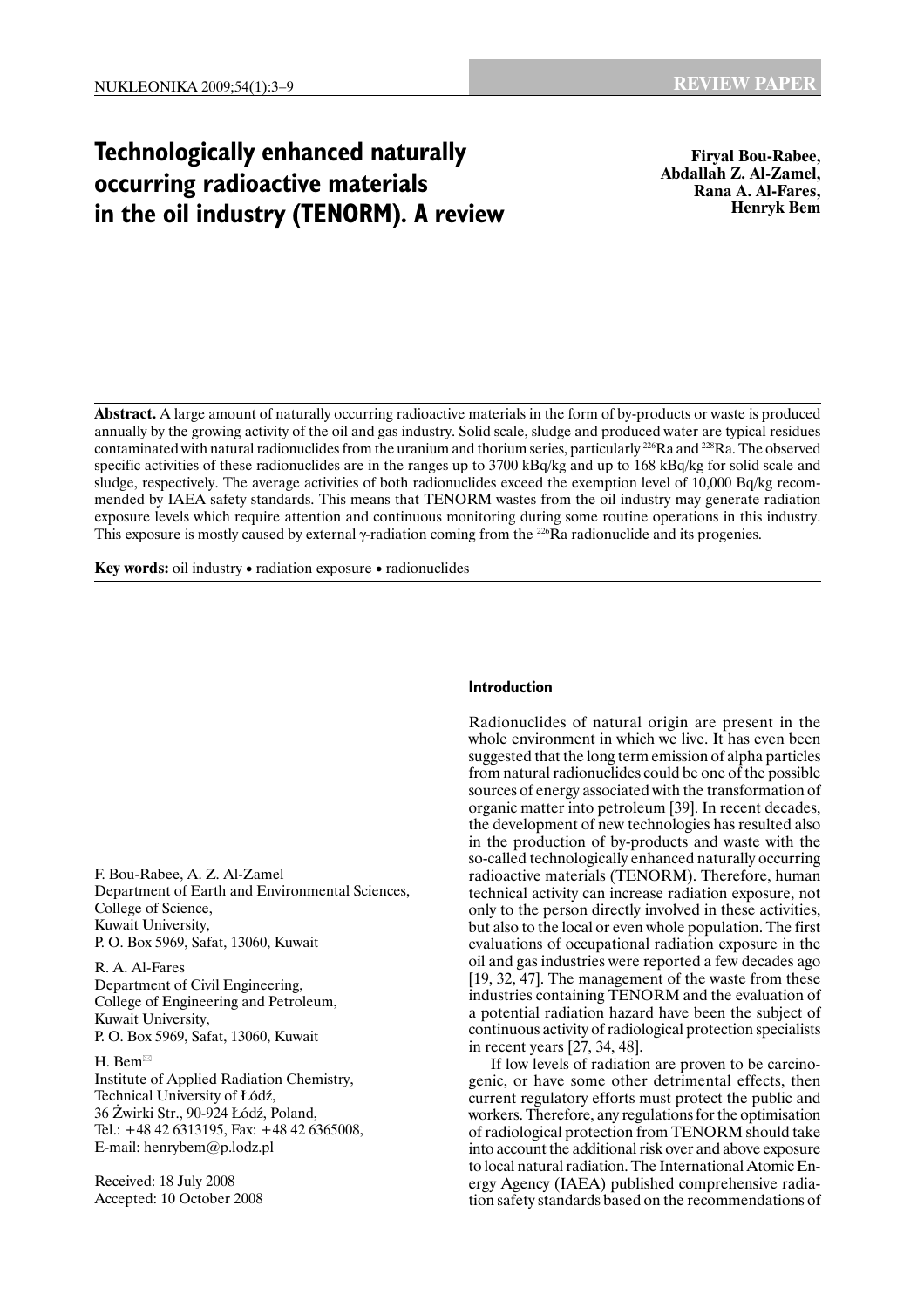| Radionuclide                   | <b>Ouantity</b>           | Concentration                  |
|--------------------------------|---------------------------|--------------------------------|
| 40 <sub>K</sub>                | 106 Bq $(27 \text{ mCi})$ | 100 Bq/g $(2.7 \text{ nCi/g})$ |
| <sup>226</sup> Ra and progeny  | $10,000$ Bq $(270$ nCi)   | 10 Bq/g $(270 \text{ pCi/g})$  |
| $232$ Th (secular equilibrium) | 1000 Bq (27 nCi)          | 1 Bq/g $(27 \text{ pCi/g})$    |

**Table 1.** EC Clearance levels

the International Commission on Radiation Protection, which have been recommended for adoption as Basic Safety Standards (BSS) by all European Community Countries [26].

On the basis of these recommendations, several countries have introduced their own regulation for NORM and classification of TENORM by setting clearance or exemption levels for selected radionuclides for discharge. These regulations were presented in the IAEA's workshop materials [28].

In the BSS there are recommended exposure limits and exemptions from various sources of radioactivity, including NORM. The most important limits are as follows:

- Maximum annual dose limit of 1 mSv (100 mrem) to members of the public, with a provision for allowing higher doses in any single year, provided that the average over five consecutive years does not exceed 1 mSv per year.
- The limit on an effective dose for exposed workers shall be 100 mSv (10 rem) in a consecutive five-year period, subject to a maximum effective dose of 50 mSv (5 rem) in any single year.
- Establishing the so-called clearance levels for releasing materials and items with concentrations and total activity below specific levels.

The clearance levels for some important radionuclides occurring in the oil industry are shown in Table 1.

### **Observed levels of natural radionuclides in the oil industry**

Natural radionuclides from the uranium and thorium series are also present in geological formations containing crude oil or gas. Average concentrations of uranium and thorium in the earth's crust are around 4 and 12 ppm, respectively. This corresponds to the mean value of  $\sim$  40 Bq/kg in the specific radioactivity units. Both parent radionuclides, <sup>232</sup>Th and <sup>238</sup>U, and the majority of their radioactive decay products, present in the crust, are insoluble in adjacent organic fluids. Therefore, the concentrations of radionuclides from these series in the crude oil layers, except for gaseous radon isotopes, are much lower in comparison to average values observed in soil. The radionuclides of primary concern to the oil and gas industry are  $226Ra$  ( $238\text{U}$  decay) and  $228Ra$ (232Th decay) due to their radiotoxicity and relatively long half-lives (1620 and 5.75 years, respectively). For example, reported values of the activity levels for 226Ra in US, Algerian and Nigerian crude oils are in the ranges of  $0.1 \div 40$  Bq/kg [46],  $6 \div 20$  Bq/kg [22] or  $0.4 \div 1.3$  Bq/kg [1], respectively. Radon radionuclides escaping from the adjacent geological formations are soluble in crude oil, but due to its half-life (3.825 days) only 222Rn is present in the pumped oil in varying concentrations from 10 to 800 Bq/kg [23]. Much broader ranges of the radon

concentrations may occur in natural gas (NG) including natural gas liquids (NGL). Many previous data on the distribution of the main radon nuclide <sup>222</sup>Rn in different gas fields and processing plants were collected in the UNSCEAR report [56]. For example, the radon concentrations in North Sea fields are relatively low and vary between 74 and  $148$  Bq/m<sup>3</sup>, whereas the highest concentration were observed for British Columbia  $({\sim 20,000 \text{ Bq/m}^3})$  and US fields (up to 54,000 Bq/m<sup>3</sup>). The typical activities of <sup>222</sup>Rn in Algerian and Middle East NG are in the range 15 to  $1200$  Bq/m<sup>3</sup> [3, 23].

In interstitial rock spaces, in addition to oil or gas, water is also present in varying amounts (so-called formation water). Crude oil is usually pumped to the surface together with formation water containing dissolved or partially precipitated mineral salts, together with radon and mainly radium radionuclides since uranium and thorium usually do not go into solution. However, in contrast to various cations such as barium, calcium, strontium or sodium, together with anions such as sulphate, chloride or the bicarbonate solubility of radon in water is lower, and the observed<sup>222</sup>Rn concentrations in the petroleum formation water are in the range up to 18.5 Bq/dm3 [23]. Under the reducing conditions in the formation waters, U and Th are also present in very low concentrations. Radium nuclides released by alpha recoil from the surrounding minerals or leaching processes are usually scavenged by sorption and their activities are also generally low, except for saline waters with high concentration of chloride anions – Cl<sup>-</sup> [11].

In many offshore oil fields sea water is additionally injected to maintain pressure, and it mixes with the formation water. In such cases, in the exploited oil/ water mixture, the content of the production water can reach even 95%. For this reason, the produced waters are typically saline and rich in Cl– anions forming aqueous complexes with Ra that enhance the mobility of Ra nuclides from adjacent geological rocks into these waters [16].

Comprehensive older literature reviews of radium nuclide concentrations in formation and produced water indicated an average radium nuclide concentration in waters in excess of  $1.85$  Bq/dm<sup>3</sup> and exceptionally up to  $\sim 1000$  Bq/dm<sup>3</sup> [29, 46, 59]. As <sup>226</sup>Ra originated from the radioactive decay of <sup>238</sup>U, while <sup>228</sup>Ra from <sup>232</sup>Th, the <sup>226</sup>Ra/<sup>228</sup>Ra ratio in the oil-field brines depends on the U/Th ratio of the reservoir rock and ranges from 0.1 to 2.0, but for the most cases its activities are comparable. Typical ranges or average values of the radium radionuclide concentrations in the formation or produced water from different oil fields, including the recent data, are listed in Table 2.

A critical review of the intense studies of the activ-<br>ity concentrations of  $^{226}Ra$ ,  $^{228}Ra$  as well as  $^{210}Pb$  and  $^{210}P<sub>O</sub>$  in produced water in 2003 from Norwegian oil and gas platforms located in the North Sea were also reported [36]. The concentrations of 226Ra and 228Ra in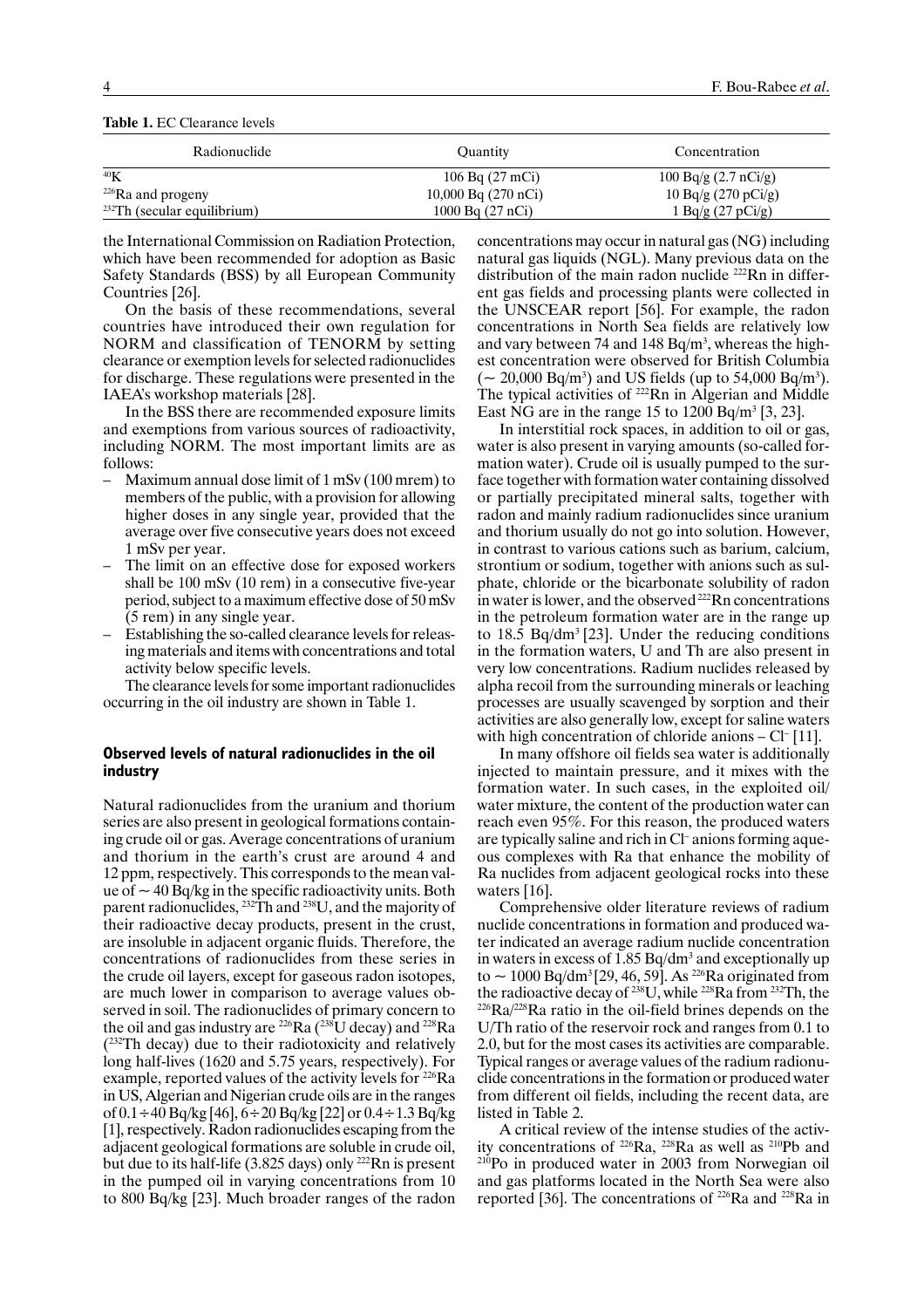| Field                | Sample          | $^{226}Ra$ (Bq/dm <sup>3</sup> ) | $228$ Ra (Bq/dm <sup>3</sup> ) |
|----------------------|-----------------|----------------------------------|--------------------------------|
| Algeria [22]         | Formation water | $5.1 - 14.8$                     |                                |
| Australia [21]       | Produced water  | 17 <sup>a</sup>                  | 23 <sup>a</sup>                |
| Brazil [58]          | Produced water  | $0.01 - 6$                       | $0.05 - 12$                    |
| Congo $[54]$         | Produced water  | 5.1 <sup>a</sup>                 |                                |
| Egypt $[42]$         | Formation water | $5 - 40$                         | $1 - 59$                       |
| Italy $[54]$         | Produced water  | $0.2 - 2$                        |                                |
| Norway $[52]$        | Formation water | $0.3 - 10.4$                     |                                |
| Norway [36]          | Produced water  | 3.3 <sup>a</sup>                 | 2.8 <sup>a</sup>               |
| Norway $[13]$        | Produced water  | $0.5 - 16$                       | $0.5 - 21$                     |
| Syria <sup>[2]</sup> | Produced water  | $9.9 - 111.2$                    | $8.8 - 60.4$                   |
| UK [55]              | Produced water  | 1.7 <sup>a</sup>                 |                                |
| <b>USA</b> [46]      | Produced water  | $0.1 - 60$                       |                                |
| <b>USA</b> [51]      | Produced water  | $0.15 - 21.6$                    | $0.7 - 1.7$                    |
| <b>USA</b> [53]      | Oilfield brine  | $12.6^{\circ}$                   | $15.1^{\circ}$                 |
| <b>USA</b> [61]      | Produced water  | $22 - 30$                        | $25 - 30$                      |

**Table 2.** Ranges of activity levels in produced water from the oil fields

a Mean activity concentration.

produced water discharged from these offshore platforms vary between 0.1 Bq/dm<sup>3</sup> and about 200 Bq/dm<sup>3</sup> with the average values estimated to be  $3.3 \text{ Bq/dm}^3$  and 2.8 Bq/dm<sup>3</sup>, respectively. Slightly higher radium activities  $\sim$  10 Bq/dm<sup>3</sup> have been found for produced water outfalls in the Gulf of Mexico [50].

The worldwide average concentration of these radionuclides in produced water discharged to the environment is estimated at 10 Bq/l. These concentrations are approximately three orders of magnitude higher than natural concentrations of radium in drinking or sea water. Because the radium radionuclide concentrations in that waste water are usually below the clearance levels (see Table 1), it is recognized as a low specific activity waste and they may be injected into underground formations or disposed into the sea.

A comprehensive evaluation of discharges from the oil industry to the sea was done for European waters during the European Commission Marina Project [7]. The annual release of <sup>226</sup>Ra and <sup>228</sup>Ra with produced water from off-shore fields in Europe in the 1990s stabilized at around 5 TBq  $(\times 10^{12}$  Bq) per year and 2.5 TBq per year, respectively. The commonly used twostep model of the radionuclide dispersing and diluting in the water in the vicinity of the oil platforms predicts a diluting factor up to  $10<sup>3</sup>$  within minutes and within a few meters of the discharge source [10]. Therefore, additional radium nuclide concentrations in seawater of the local zone could be estimated as equal to around 5–10 Bq/m<sup>3</sup>, in comparison with the natural concentration of around  $1 \text{ Bq/m}^3$  for  $^{226}\text{Ra}$ .

Unfortunately, there is no reported summary data of even approximate values concerning oil and gas industry related radionuclide discharged to the very important aquatic system of the Gulf of Mexico. However, on the same basic assumptions as for European water (a reference ratio between the volumes of produced oil and water equal to 0.33 and a ratio of  $5 \times 10^{-5}$  between the water production and standard cubic metre of produced gas), such a calculation can be done for radium nuclide discharges with produced water and their activity concentrations for the Gulf of Mexico water. Taking into account the mean daily oil production rate of  $0.16$  million m $3$  (1.4 million barrels) and  $0.23$  billion m $^3$ 

of gas (8 billion cubic feet) in 2007 [31], one can simply calculate the total amount of the released produced water in this region in 2007 equal to 0.18 trillion  $m^3$ , and average radium nuclide activity ( $^{226}Ra$  or  $^{228}Ra$ ) annual release at around 2 TBq, very close to data for European waters. Assuming the same mean radium activities in the produced water as for the North Sea, a yearly release of 0.65 TBq for 226Ra and 0.33 TBq for 228Ra was appraised for offshore oil production from Argentina and Brazil [24].

In conclusion, it can be affirmed that discharges of NORM with produced water from the offshore oil and gas industry contribute usually at a very low level to the total concentration of the α-emitters in the marine environment, and only slightly enhanced levels of radioactivity in marine biota components can be observed in small local vicinities around the dispersing sites.

On the other hand, sea water injected into oil or gas containing geological formations disturbs the chemical equilibriums leading to the precipitation of some carbonate or sulphate salts. As a consequence of the physical and chemical processes during the extraction of oil, besides the production water, an additional waste product called scale is obtained. Scale production in gas and oil field equipment is due to precipitation of alkaline earth metal sulphates or carbonates according to the following chemical reactions:

$$
\text{Ca}^{+2} + \text{CO}_3^{-2} \rightarrow \text{CaCO}_3
$$
\n
$$
\text{Sr}^{+2} + \text{SO}_4^{-2} \rightarrow \text{SrSO}_4
$$
\n
$$
\text{Ba}^{+2} + \text{SO}_4^{-2} \rightarrow \text{BaSO}_4
$$

Radium, strontium and barium are chemically similar and radium nuclides co-precipitate together with alkaline earth carbonates or sulphates, replacing calcium, barium or strontium cations in the crystal structures. The formation of scale is a complex phenomenon and it can be explained by the variation of the solubility of sulphates or carbonates by: temperature and pressure changes, evaporation in the gas extraction pipes and first of all, by water injection into the reservoirs, to maintain proper pressure during oil field exploitation.

Therefore, radium and radon concentrations in the pipe scale and waste sludge are dependent on the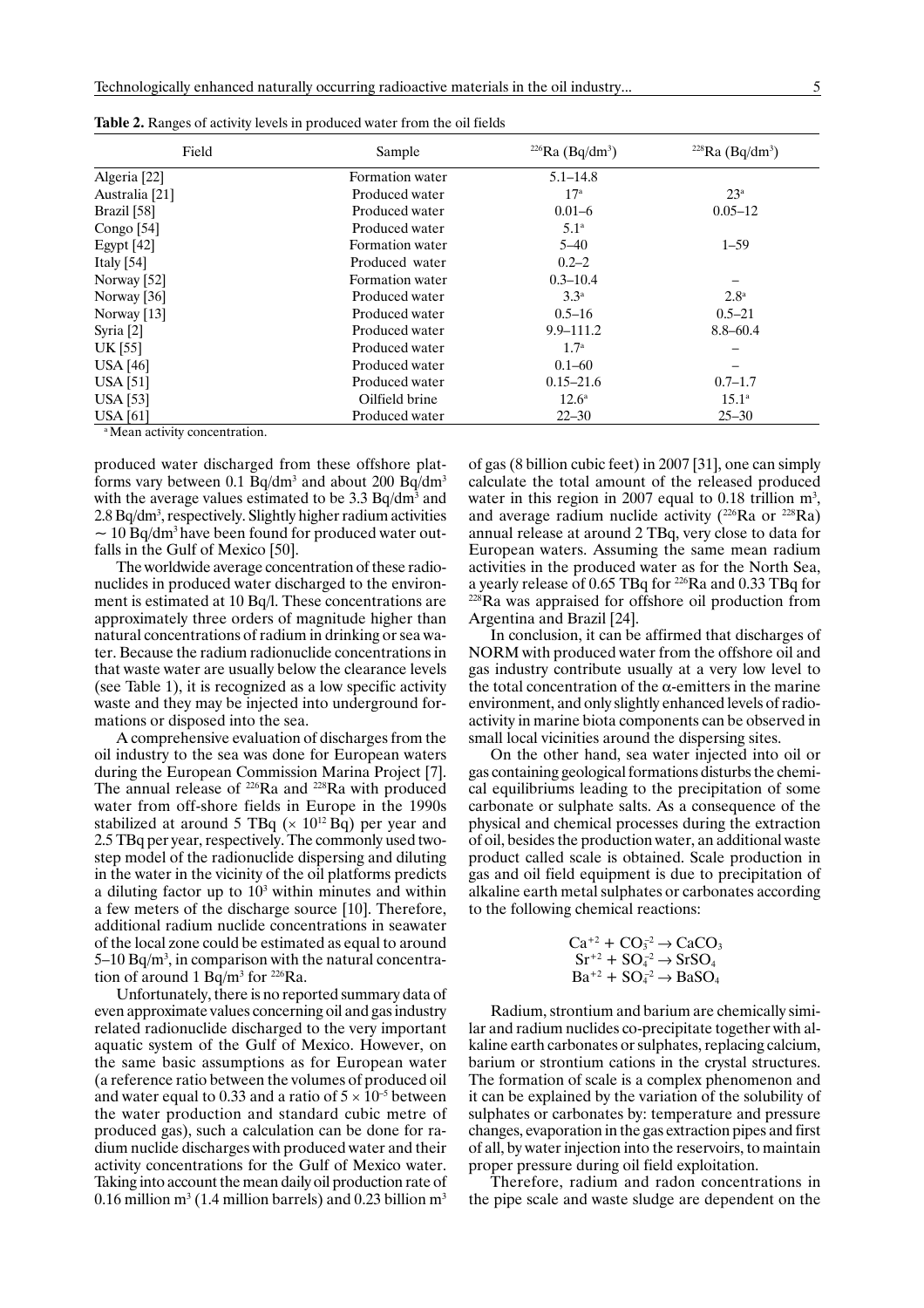| Oil field                 | Sample | $226$ Ra (Bq/kg)  | $228$ Ra (Bq/kg)  |
|---------------------------|--------|-------------------|-------------------|
| Algeria [22]              | Scale  | 1000-950,000      |                   |
| Australia [21]            | Scale  | 21,000-250,000    | 48,000-300,000    |
| Brazil [20]               | Scale  | 19,100-323,000    | 4210-235,000      |
| Brazil [17]               | Scale  | 121,000-3,500,000 | 148,000-2,195,000 |
| Brazil [18]               | Scale  | 77,900-2,110,000  | 101,500-1,550,000 |
| Congo [54]                | Scale  | $97 - 151$        |                   |
| Egypt $[12]$              | Scale  | 68,900            | 24,000            |
| Egypt [42]                | Scale  | 7541-143,262      | 35,460-368,654    |
| Italy $[54]$              | Scale  | $< 2.7 - 2890$    |                   |
| Kazakhstan [30]           | Scale  | 510-51,000        | 200-10,000        |
| Malaysia [38]             | Scale  | 114,300-187,750   | 130,120-206,630   |
| Norway <sup>[33]</sup>    | Scale  | 300-32,300        | 300-33,500        |
| Saudi Arabia [4]          | Scale  | $0.8 - 1.5$       |                   |
| Tunisia <sup>[54]</sup>   | Scale  | 31-1189           |                   |
| Tunisia <sup>[25]</sup>   | Scale  | 4300-658,000      |                   |
| UK [15]                   | Scale  | 1000-1,000,000    |                   |
| <b>USA</b> [40]           | Scale  | up to 3,700,000   |                   |
| <b>USA</b> [60]           | Scale  | 15,400-76,100     |                   |
| Australia <sup>[21]</sup> | Sludge | 25,000            | 30,000            |
| Brazil [20]               | Sludge | 50,000-168,000    | 49,000-52,000     |
| Brazil [17]               | Sludge | $<$ LLD-413,000   | $<$ LLD-117,900   |
| Egypt [42]                | Sludge | 18,000            | 13,250            |
| Malaysia [38]             | Sludge | $6 - 560$         | $4 - 520$         |
| Norway [33]               | Sludge | 100-4700          | 100-4600          |
| Tunisia [54]              | Sludge | 66-453            |                   |

Table 3. Ranges of activity levels of <sup>226</sup>Ra and <sup>228</sup>Ra in different scale and sludge samples

amount of Ra present in the subsurface soil, formation water components, and treatment processes applied during oil or gas production.

During formation of the scale, radium radionuclides are efficiently concentrated from the water phase. Therefore, the observed levels of activity concentrations both in the separated sludge and solid scale are much higher than those observed in the produced water from the oil industry. In the case of the  $2^{26}$ Ra radionuclide, as a result of its decay, a transient radioactive equilibrium (after one month's storage) can be settled and several daughter radioactive nuclides are produced. Among them, the most dangerous is the gaseous <sup>222</sup>Rn nuclide.

Reported levels of the 226Ra and 228Ra activity concentrations observed in the solid scale and sludge are listed in Table 3.

As shown in Table 3, the concentration levels of radium nuclides in scale vary within a wide range being much higher than those of the sludge. According to the latest EPA estimation, the average radium nuclide concentration is around 18,000 Bq/kg and 2800 Bq/kg in scale and sludge, respectively [37]. Elevated concentration activities of both radionuclides, exceeding the exemption level of 10,000 Bq/kg recommended by IAEA safety standards, were frequently found in the scale samples.

A large uncertainty is observed in the estimations of the total amount of radioactive waste generated by oil industry, and the EPA assumes that 100 tons of scale per oil well are generated annually in the United States [37], while for the North Sea wells a somewhat lower value of 20 t is suggested [14] and only 2.25 t per year by one oil-producing well for Latin American oil producing countries [49]. It was also estimated that approximately  $2.5 \times 10^4$  and  $2.25 \times 10^5$  tons of contaminated scale and sludge, respectively, were generated each year from the petroleum industry in the middle of the previous decade [45].

This means that TENORM waste from the oil industry may generate radiation exposure levels which require attention and continuous monitoring during some routine operation in this industry. This exposure is caused by external γ-radiation coming from the <sup>226</sup>Ra radionuclide and its progenies: 214Pb and 214Bi as well as by inhalation of  $\alpha$ -emitting radionuclides: <sup>222</sup>Rn as well as 218Po and 214Po formed from 22*<sup>2</sup>* Rn escaping into the air adjacent to scale deposits.

#### **Assessment of radiological doses for workers and environmental impact of TENORM**

In the past, some NORM-contaminated scale and sludge were disposed of via land spreading and shallow or underground burial, or simply stored in solid waste landfills. Now, the petroleum industry is adopting methods for managing and disposing of NORM contaminated waste that are more restrictive to provide better isolation of the radioactivity.

In general, handling and storage of NORM contaminated wastes can lead to the exposure of workers, while burial and land spreading is connected with potential exposure of the members of public both from external radiation and radon inhalation.

If the concentration of  $228Ra(Th)$ ,  $226Ra$  and  $40K$  in the deposited scale is known, the calculating of the socalled reference dose in outdoor air at 1 m above the ground can be done from the equation adopted by the United Nations Scientific Committee on the Effects of Atomic Radiation [57].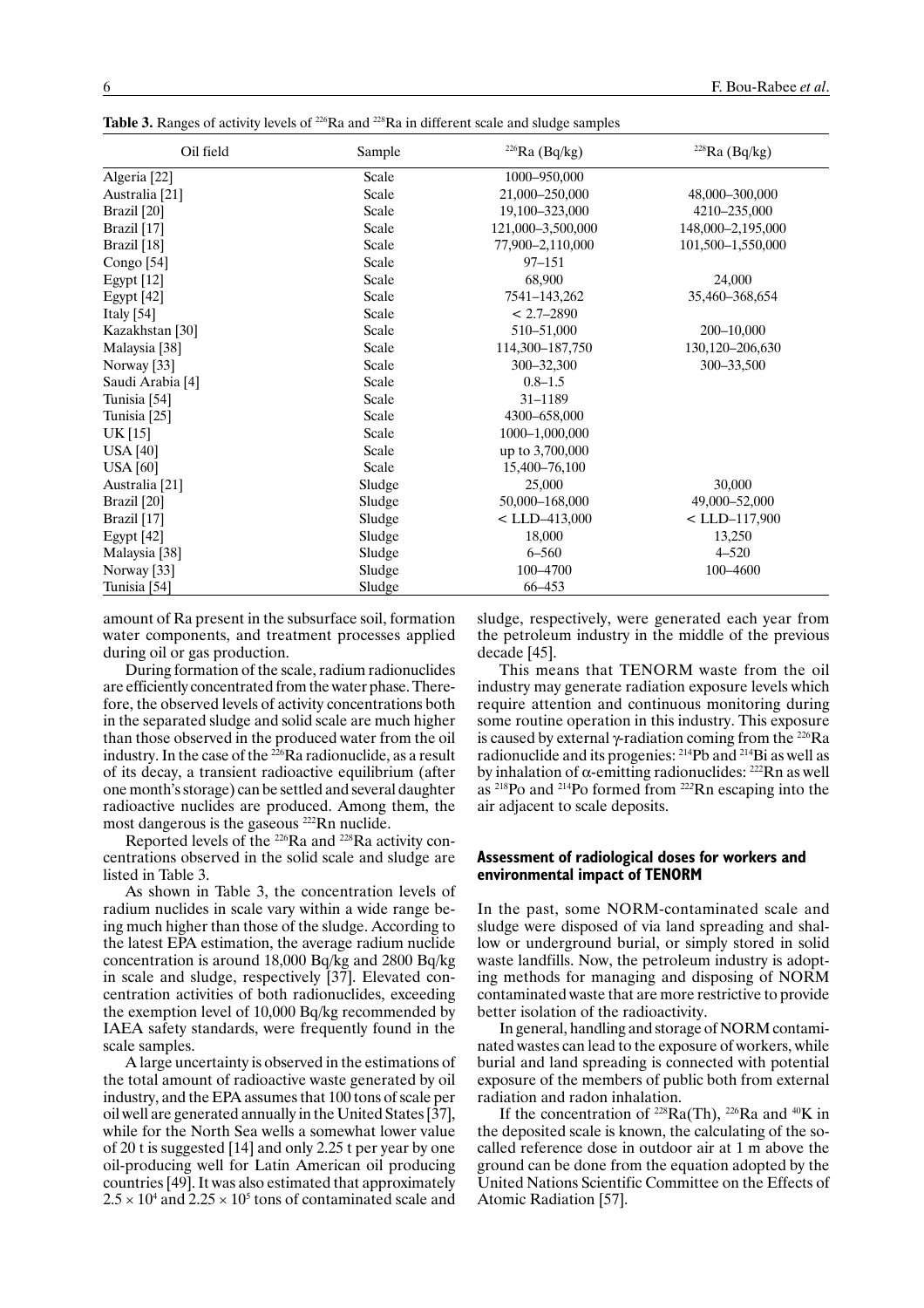| Country                    | Reported range $(\mu Sv/h)$ |
|----------------------------|-----------------------------|
| Algeria [22]               | $Bkgd-100$                  |
| United Kingdom [22]        | $10 - 300$                  |
| Egypt $[12]$               | $50 - 100$                  |
| Congo, Italy, Tunisia [54] | $0.1 - 6$                   |
| <b>USA</b> [29]            | up to $300$                 |

**Table 4.** Exposure rate levels in the oil industry

$$
D_{\gamma} = (0.417 \text{ C}_{\text{Ra}} + 0.604 \text{ C}_{\text{Th}} + 0.0417 \text{ C}_{\text{k}}) \times 10^{-3}
$$

where:  $C_{\text{Ra}}$ ,  $C_{\text{Th}}$  and  $C_{\text{K}}$  are the activities (Bq/kg) of <sup>226</sup>Ra, <sup>228</sup>Ra and <sup>40</sup>K, respectively and  $D_{\gamma}$  is the dose rate (μGy/h) due to gamma radiation.

Taking into account the median radium nuclide activities in the scale equal to 100,000 Bq/kg and 40K  $\sim$  100 Bq/kg one can get  $D<sub>y</sub>$  = 100  $\mu$ Gy/h. This value far exceeds (by more than 1000 times) gamma dose of  $\sim 0.07 \mu$ Gy/h from terrestrial gamma and cosmic rays.

Numerous studies have been devoted to appraise the real radiation doses and risk for workers in the oil industry. Some results of these investigations are shown in Table 4.

The real occupational doses depend on the dose rates and the working time spent during normal activities. The crucial problem in the occupational effective dose evaluation is to assess the so-called occupancy factor. Usually, for typical activities and repair work, this value ranges from 10 to 20 h/year. Calculated on these assumptions the annual effective doses for normal activities in the oil industry should be in the range of up to 2 mSv/year. Similar results (see Table 5) were published in the report concerning the dose assessment in the American oil industry [44].

Therefore, all of these calculated doses are not only below the 20 mSv/year limit on the effective dose for exposed workers but also below the limits for members of the public (1 mSv/year). It is worth underlining that because of the low radon emanation rates from solid scale, the annual occupational doses associated with radon daughter inhalation are in the range below 1 mSv.

During the EU Marina II project, extensive studies concerning the radiological impact of discharges on the

European marine systems from NORM (including the oil and gas industry) to the European population have been done. The peak collective dose rate occurred in 1984 and was just over 600 manSv/year. At that time, the collected dose was almost entirely due to discharges from the phosphate industry. However, in 2000 the oil industry contributed about 39% (76 manSv/year) to the total (195 manSv/year) collective dose rate from NORM-industry discharges. The largest input to the estimated collective dose is due to ingestion of 210Po in seafood [7]. Similar conclusions have been achieved after a probabilistic (fuzzy rule) modelling of possible human health effects after the discharge of produced water [41]. The risk in terms of predicted additional cancer incidence from radionuclides in produced water is within regulatory acceptable ranges.

Landspreading of low activity solid scale or sludge is practised in some countries. Potential doses associated with the disposal of petroleum industry NORM waste and further use of this area for industrial and residential purposes were evaluated using the RASRAD computer program [6, 43].

On the basis of these analyses (see Table 6), one can conclude that for residential houses, constructed on recultivated areas after scale disposal, the equivalent 226Ra concentration in soil should be below 350 Bq/kg. However, the US EPA has issued another, non-mandatory guideline identifying radium concentration limits for disposal at landfills:

- $-108 \div 1850 \text{ Bq/kg} \text{for disposal in sanitary landfills},$ with limited access and no future development of the site.
- $1850 \div 74,000$  Bq/kg for disposal in TENORM or low-level radioactive waste facilities.
- Greater than 74,000 Bq/kg for disposal according to Atomic Act regulations.

Ecological catastrophes occurred in the oil industry because the low content of the natural radionuclides in the crude oil did not influence environmental radioactivity levels, even in the local scale.

For example, Kuwait was heavily contaminated during the Gulf War due to large quantities of crude oil released in the vicinity of the oil fields and the atmospheric discharges from incomplete oil combustion

|  |  |  | Table 5. Doses associated with equipment cleaning facilities [44] |  |
|--|--|--|-------------------------------------------------------------------|--|
|--|--|--|-------------------------------------------------------------------|--|

| Scenario                   | Pathway        | Annual dose (mSv) |
|----------------------------|----------------|-------------------|
| Pipe cleaner (wet process) | External gamma | 0.04              |
| Pipe cleaner (dry process) | External gamma | 0.04              |
|                            | Ingestion      | 0.35              |
|                            | Inhalation     | 0.11              |
|                            | Total          | 0.50              |
| Vessel cleaner             | External gamma | 0.05              |
| Storage yard worker        | External gamma | 0.40              |
| Adjacent resident          | External gamma | 0.002             |

Table 6. Potential doses corresponding to various <sup>226</sup>Ra concentration after landspreading [6]

| $226$ Ra concentration after landspreading | Receptor dose (mSv/year) |             |            |
|--------------------------------------------|--------------------------|-------------|------------|
| (Bq/kg)                                    | Worker                   | Residential | Industrial |
| 185                                        | 0.007                    | $0.3 - 0.6$ | 0.15       |
| 370                                        | 0.014                    | $0.6 - 1.2$ | 0.30       |
| 555                                        | 0.022                    | $0.9 - 1.8$ | 0.45       |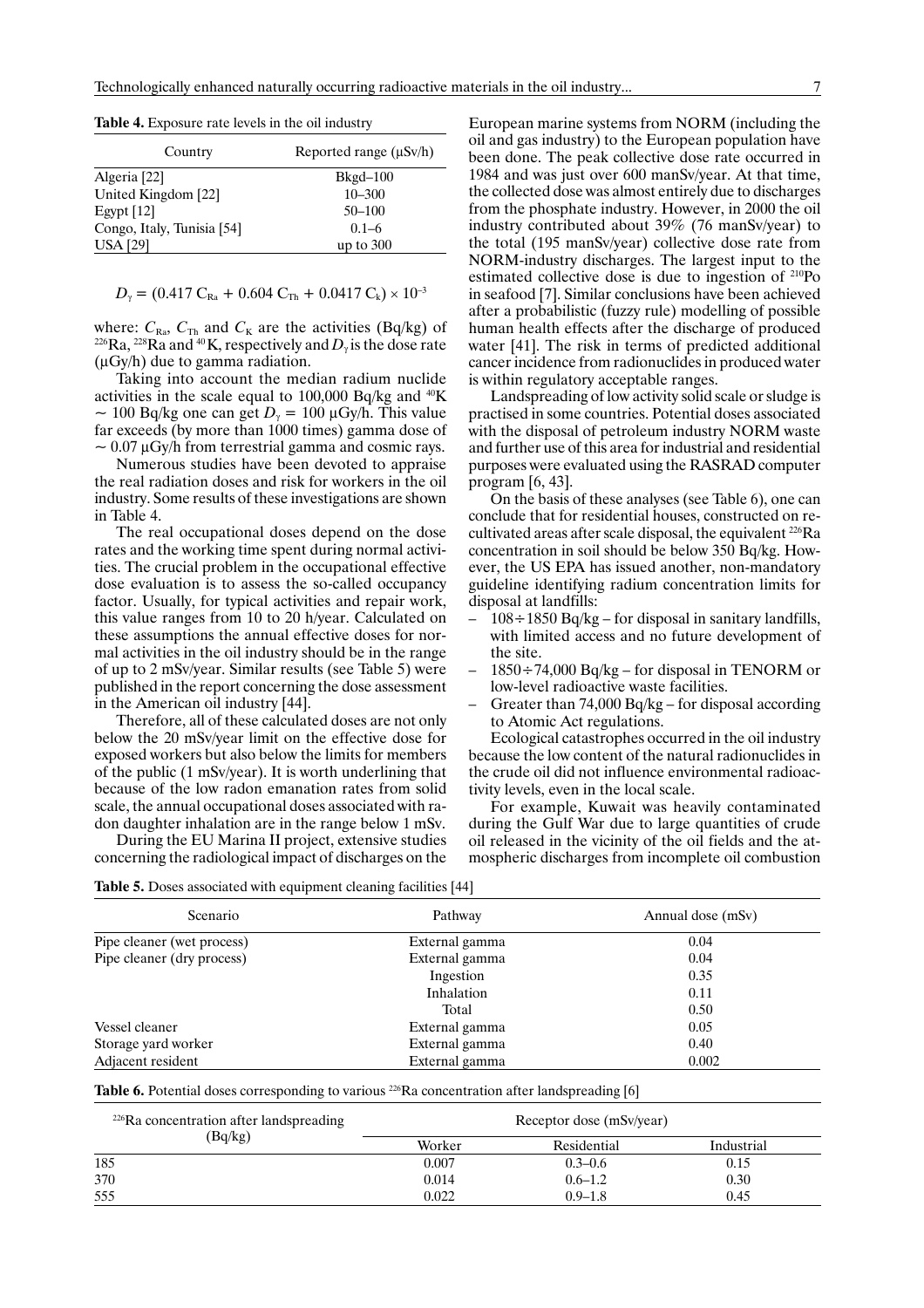from the burning of oil wells. Approximately 67 million tons of crude oil was burned over 250 days. According to our estimations, this resulted in the emission of approximately 6.7 GBq of <sup>238</sup>U, 10 GBq  $-$  <sup>226</sup>Ra and 5 GBq – 232Th radionuclides [9]. Extensive environment radioactivity studies performed after that ecological disaster in this region have not showed any measurable increase in concentration of these radionuclides in the surface soil samples [8] nor the bottom sediment cores from Kuwait Bay [5].

#### **Conclusions**

Accumulated scale in tubes or stored in the open air, containing radium nuclides in concentration up to  $3.5 \times 10^{6}$  Bq/kg, can pose an occupational hazard, mainly by external gamma radiation and escaping radon and its daughters' inhalation. In practice, because the times workers spend around these radiation sources are infrequent, it does not present a severe radiation protection problems. Reinjection or disposal of produced water into marine environment does not generally influence the levels of natural radioactivity in marine biota. However, disposal of solid radioactive waste or sludge from the oil industry to marine or to sanitary landfills should be carefully examined and is generally not recommended. Repositories situated within an underground rock formation seem to be costly but are the safest way for the final storage destination for the majority of solid scale waste with specific activities in the range of 10,000 to 100,000 Bq/kq. Such a repository for radioactive waste from the petroleum industry on the Norwegian continental shelf has been recently opened under authorisation of the Norwegian Radiation Protection Authority [35].

However, as it is evident from the papers presented at the latest IAEA Conference on NORM [28], there is an urgent need to establish clear rules and international regulations to deal with radioactive waste, not only from the oil industry.

#### **References**

- 1. Ajayi TR, Torto N, Tchokossa P, Akinlua A (2009) Natural radioactivity and trace metals in crude oil: implication for health. Environ Geochem Health 31:61–69
- 2. Al-Masri MS (2006) Spatial and monthly variations of radium isotopes in produced water during oil production*.* Appl Radiat Isot 64:615–623
- 3. Al-Masri MS, Shwiekani R (2008) Radon distribution in natural gas processing facilities and workplace air environment. J Environ Radioact 99:574–580
- 4. Al-Saleh FS, Al-Harshan GA (2008) Measurements of radiation level in petroleum products and wastes in Ryad City refinery. J Environ Radioact 99:1026–1031
- 5. Al Zamel AZ, Bou-Rabee F, Bem H (2005) Natural radionuclides and 137Cs activity concentration in the bottom sediment cores from Kuwait Bay. J Radioanal Nucl Chem 266:269–276
- 6. Arnish JJ, Smith KP, Blunt DL (2002) Dose assessment associated with landspreading of petroleum-industry naturally occurring radioactive material. Prac Periodical of Haz, Toxic, and Radioactive Waste Mgmt 6:129–136
- 7. Betti M, Aldave de las Heras L, Janssens A *et al*. (2004) Results of the European Commission Marina II Study Part – effects of discharges of naturally occurring radioactive material*.* J Environ Radioact 74:255–277
- Bou-Rabee F (1997) Soil radioactivity atlas of Kuwait. Environ Int 23:5–15
- 9. Bou-Rabee F, Bakir YY, Bem H (1995) Contribution of uranium to gross alpha radioactivity in some environmental samples in Kuwait. Environ Int 21:293–298
- 10. Brandsma MG, Smith JP, O'Reilly JE, Ayers RC, Holmquist AL (1992) Modelling offshore discharges of produced water. In: Ray JP, Englehart FR (eds) Produced water. Plenum Press, New York, pp 59–71
- 11. Dickson BL (1990) Radium in groundwater. In: The environmental behavior of radium. Reports Series vol. 310, no 1. IAEA, Vienna, pp 335–372
- 12. El Afifi EM, Awwad NS (2005) Characterization of the TENORM waste associated with oil and natural gas production in Abu Rudeis, Egypt. J Environ Radioact 82:7–19
- 13. Eriksen DO, Sidhu R, Strälberg E *et al*. (2006) Radionuclides in produced water from Norwegian oil and gas installations-concentrations and bioavailability. Czechoslovak J Phys 56:D43–D48
- 14. European Commission Externe (1994) Externalities of energy. Vol. 4: Oil and gas. Report EUR 16524EN. ECE, Luxembourg
- 15. Exploration and Production Forum (1987) Low specific activity scale origin treatment and disposal. Report no 6.6/127. London, pp 25–38
- 16. Fischer SR (1998) Geologic and geochemical controls on naturally occurring radioactive materials (NORM) in produced water from oil, gas, and geothermal operations. Environ Geosciences 5:139–159
- 17. Gazineu MHP, de Araujo AA, Brandao YB, Hazin CA, Godoy JM (2005) Radioactivity concentration in liquid and solid phases of scale and sludge generated in the petroleum industry. J Environ Radioact 81:47–54
- 18. Gazineu MHP, Hazin CA (2008) Radium and potassium+40 in solid wastes from the oil industry. Appl Radiat Isot 60:90–94
- 19. Gesell TF (1975) Occupational radiation exposure due to Rn in natural gas and natural gas products. Health Phys 29:681–687
- 20. Godoy MJ, da Cruz RP (2003)<sup>226</sup>Ra and <sup>228</sup>Ra in scale and sludge samples and their correlation with the chemical composition. J Environ Radioact 70:199–206
- 21. Guidelines for naturally occurring radioactive materials (2002) Australian Petroleum Production & Exploration Associated Ltd. Report ABN 44000292773, March 2002, Canberra
- 22. Hamlat MS, Djeffal S, Kadi H (2001) Assessment of radiation exposures from naturally occurring radioactive materials in the oil and gas industry*.* Appl Radiat Isot 55:141–146
- 23. Hamlat MS, Kadi H, Djeffal S, Brahimi H (2003) Radon concentrations in Algerian oil and gas industry. Appl Radiat Isot 58:125–130
- 24. Hanfland C (2002) Radium-226 and Radium-228 in the Atlantic Sector of the Southern Ocean. Ber Polarforsch Meeresforssch, p 431
- 25. Heaton B, Lambley JG (1995) TENORM in the oil and gas industry. Appl Radiat Isot 46:577–581
- 26. IAEA (1996) International basic safety standards for protection against ionising radiation and for safety of radiation sources. Safety Series no 115. IAEA, Vienna
- 27. IAEA (2003) Radiation protection and the management of radioactive waste in the oil and gas industry. Safety Reports Series no 34. IAEA, Vienna